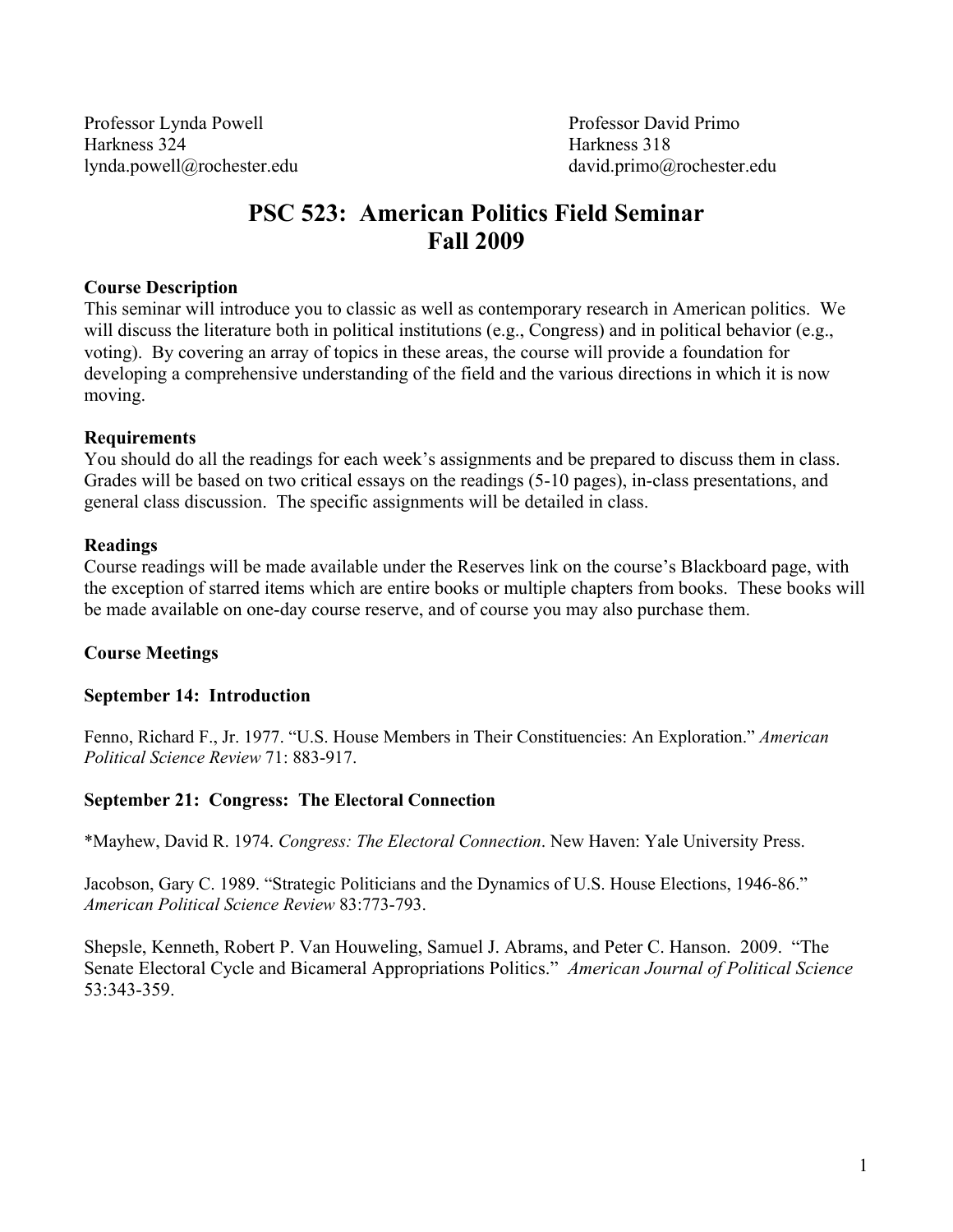# **September 28: Congress as an Institution: The Committee System**

\*Fenno, Richard F., Jr. 1973. *Congressmen in Committees*. Boston: Little, Brown and Co. chs. Introduction, 1-4.

Hall, Richard L. 1987. "Participation and Purpose in Committee Decision Making." *American Political Science Review* 81:105-27.

Weingast, Barry R., and William Marshall. 1988. "The Industrial Organization of Congress." *Journal of Political Economy* 96:132-163.

\*Krehbiel, Keith. 1991. *Information and Legislative Organization*. Ann Arbor: University of Michigan Press, chs. 1-3, 5, 7.

# **October 5: NO CLASS—UNIVERSITY HOLIDAY**

# **October 12: Congress as an Institution: Leaders, Parties, and Rules**

\*Rohde, David. 1991. *Parties and Leaders in the Postreform House*. Chicago: University of Chicago Press, chs. 1-3. (background reading)

Krehbiel, Keith. 1993. "Where's the Party?" *British Journal of Political Science* 23:235-266.

\*Cox, Gary, and Mathew D. McCubbins. 2007. *Legislative Leviathan*, 2nd ed. New York: Cambridge University Press, chs. 5-6, 9-10, Conclusion.

\*Smith, Steven S. 2009. *Party Influence in Congress.* New York: Cambridge University Press, chs. 1-4, 7.

Rohde, David W., Edward H. Stiglitz, and Barry R. Weingast. 2009. "Dynamic Congressional Organization: A Theory of Institutional Stability and Reform." Paper prepared for presentation at the 2009 Midwest Political Science Association Meeting.

# **October 19: The Presidency**

Moe, Terry M. 1985. "The Politicized Presidency." In John E. Chubb and Paul E. Peterson, eds., *The New Direction in American Politics*. Washington: Brookings Institution Press.

\*Neustadt, Richard E. 1990. *Presidential Power and the Modern Presidents.* New York: Free Press, chs. 3-5.

Canes-Wrone, Brandice. 2001. "The President's Legislative Influence from Public Appeals." *American Journal of Political Science* 45(2):313-329.

Canes-Wrone, Brandice, William G. Howell, and David E. Lewis. 2008. "Toward a Broader Understanding of Presidential Power: A Re-Evaluation of the Two Presidencies Thesis." *Journal of Politics* 70(1):1-16.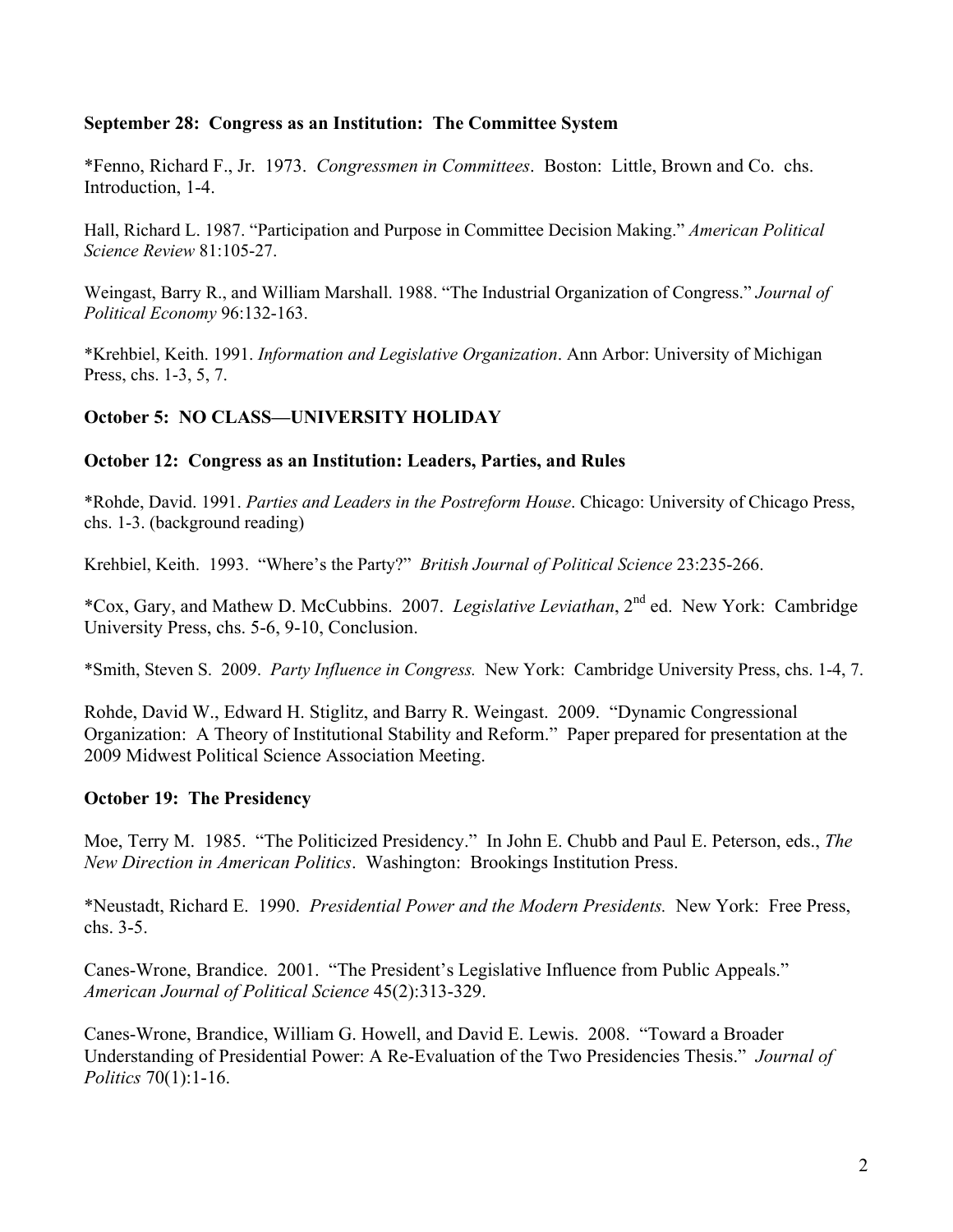# **October 26: Courts**

Caldeira, Gregory A., and John R. Wright. 1988. "Organized Interests and Agenda Setting in the U.S. Supreme Court." *American Political Science Review* 82:1109-1127.

\*Rosenberg, Gerald N. 1991. *The Hollow Hope.* Chicago: University of Chicago Press, chs. 1-2.

Segal, Jeffrey A., and Harold J. Spaeth. 1996. "The Influence of Stare Decisis on the Votes of United States Supreme Court Justices." *American Journal of Political Science* 40:971-1003.

Bonneau, Chris W., Thomas H. Hammond, Forrest Maltzman, and Paul J. Wahlbeck. 2007. "Agenda Control, the Median Justice, and the Majority Opinion on the U.S. Supreme Court." *American Journal of Political Science* 51(4):890-905.

## **November 2: Bureaucracy**

McCubbins, Mathew D., and Thomas Schwartz. 1984. "Congressional Oversight Overlooked: Police Patrols versus Fire Alarms." *American Journal of Political Science* 28:165-179.

McNollgast. 1987. "Administrative Procedures as Instruments of Political Control." *Journal of Law, Economics, and Organization* 3:243-277.

Moe, Terry M. 1989. "The Politics of Bureaucratic Structure." In John E. Chubb and Paul E. Peterson, *Can the Government Govern?* Washington: Brookings Institution Press.

Lewis, David E. 2007. "Testing Pendleton's Premise: Do Political Appointees Make Worse Bureaucrats?" *Journal of Politics* 69:1073-1088.

## **November 9: Political Parties and Interest Groups**

Federalist 10. http://memory.loc.gov/const/fed/fed\_10.html (background reading)

\*Schattschneider, E.E. 1997 (1960). *The Semisovereign People*. International Thomson Publishing, chs. 1-2. (background reading)

Wilson, James Q. 1995 (updated ed.). *Political Organizations*. Princeton: Princeton University Press, ch. 3. (background reading)

Key, V.O. 1949. *Southern Politics in State and Nation.* New York: Vintage Books, ch. 3**.** 

\*Aldrich, John H. 1995. *Why Parties?* Chicago: University of Chicago Press, chs. 1-4, 6-8.

\*Olson, Mancur. 1971. *Logic of Collective Action*. Cambridge: Harvard University Press, chs. Int., 1-2.

Ansolabehere, Stephen, John M. de Figueiredo, and James M. Snyder, Jr. 2003. "Why is There So Little Money in U.S. Politics?" *Journal of Economic Perspectives* 17:105-130.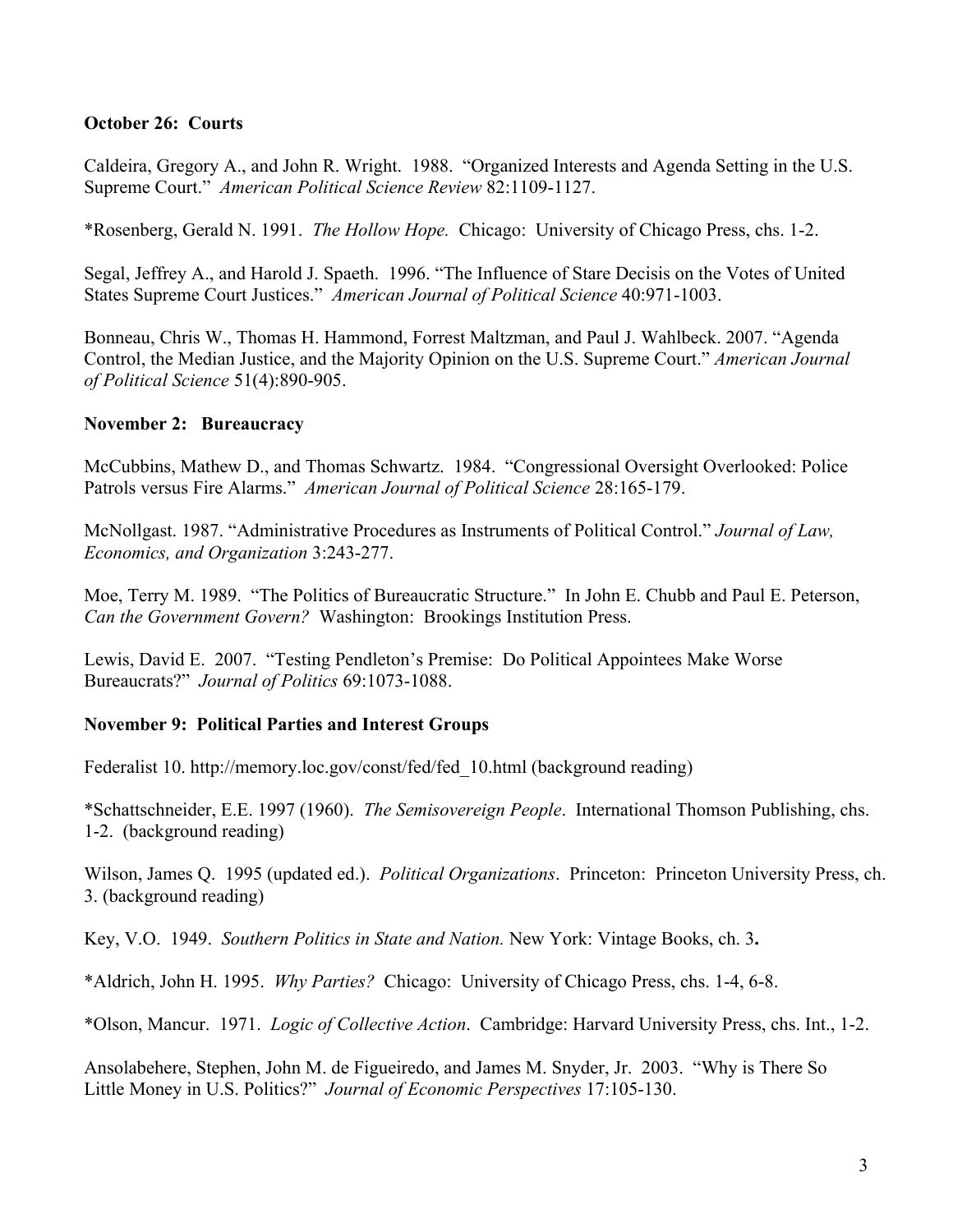# **November 16: Voting in Elections**

\*Downs, Anthony. 1957. *An Economic Theory of Democracy.* New York: HarperCollins, chs. 1, 7-8, 12, 14.

\*Campbell, Angus, Philip E. Converse, Warren E. Miller, and Donald E. Stokes. 1960. *The American Voter*. Chicago: University of Chicago Press, chs. 2-3, 6-7.

MacKuen, Michael B., Robert S. Erikson, and James A. Stimson. 1992. "Peasants or Bankers? The American Electorate Economy." *American Political Science Review* 86:597-611.

Bartels, Larry M. 2000. "Partisanship and Voting Behavior, 1952-1996." *American Journal of Political Science* 44:35-50.

# **November 23: Citizen Participation and Public Opinion**

\*Verba, Sidney, and Norman H. Nie. 1972. *Participation in America.* New York: Harper and Row, chs. 3-5, 8-10.

Brady, Henry E., Sidney Verba, and Kay Lehman Schlozman. 1995. "Beyond SES: A Resource Model of Political Participation." *American Political Science Review* 89:271-294.

Converse, Philip E. 1964. "The Nature of Belief Systems in Mass Publics." In *Ideology and Discontent*, ed. David E. Apter. New York: Free Press, pp. 206-231.

\*Zaller, John R. 1992. *The Nature and Origins of Mass Opinion.* Cambridge: Cambridge University Press, chs. 1-5.

## **November 30: Polarization**

Achen, Christopher H. 1978. "Measuring Representation." *American Journal of Political Science* 22:475-510.

\*McCarty, Nolan, Keith Poole and Howard Rosenthal. 2006. *Polarized America: The Dance of Ideology and Unequal Riches*. Cambridge: MIT Press, chs. 1-3.

Abramowitz, Alan I., and Kyle L. Saunders. 2008. "Is Polarization a Myth?" *Journal of Politics*  70:542-555.

Fiorina, Morris P., Samuel A. Abrams, and Jeremy C. Pope. 2008. "Polarization in the American Public: Misconceptions and Misreadings." *Journal of Politics* 70:556-560.